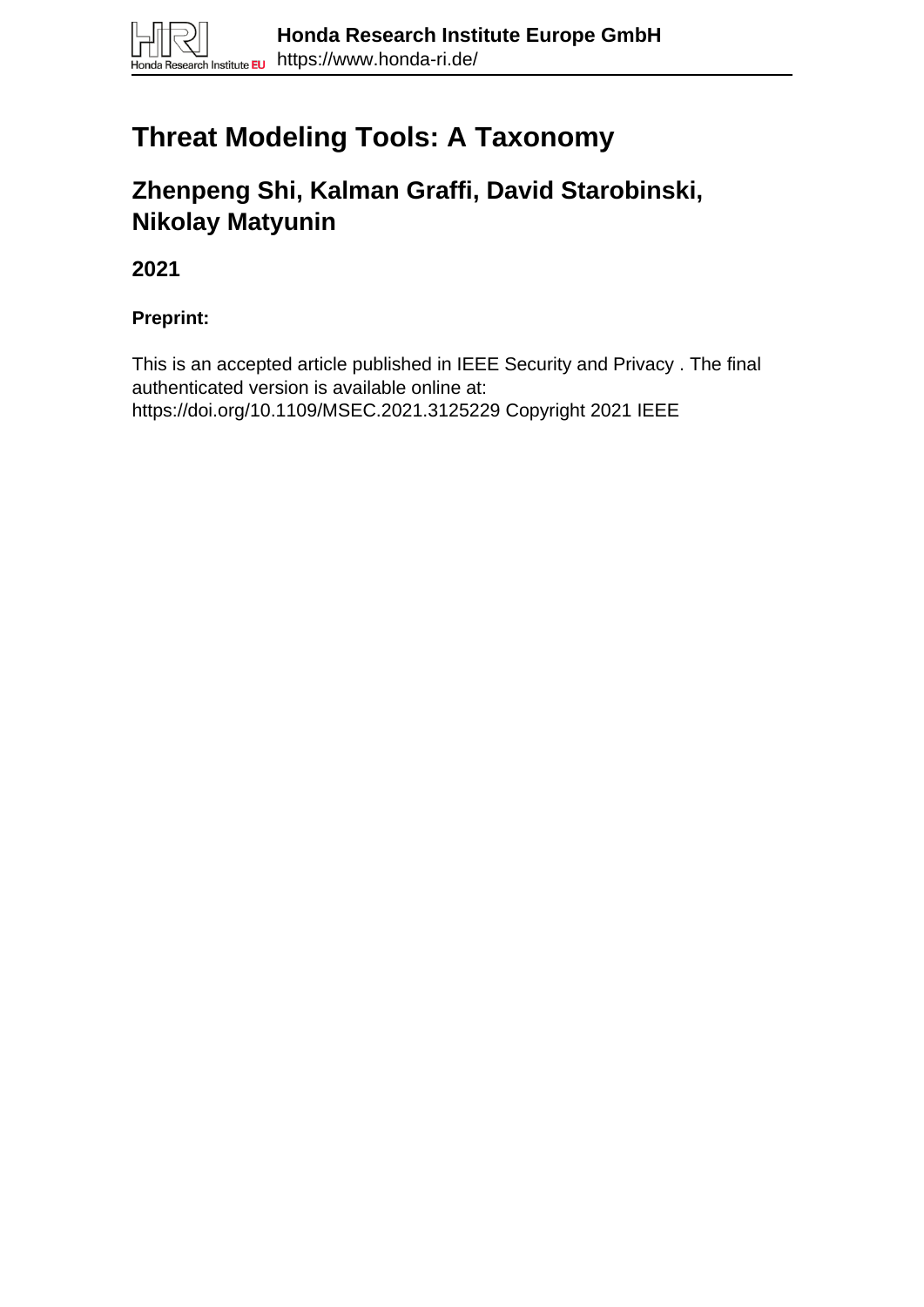# Threat Modeling Tools: A Taxonomy

**Zhenpeng Shi, Kalman Graffi, David Starobinski, Nikolay Matyunin**

#### *Abstract***—**

**Threat modeling tools allow to identify weaknesses in a system design. Yet, understanding conceptual differences between the tools is not trivial. We propose a taxonomy of threat modeling tools, and use it to compare several popular ones. Alongside, we illustrate differences between the tools with a usage example.**

### 1. Introduction

Threat modeling is a structured process for identifying and understanding potential threats, as well as developing and prioritizing mitigations, so that valuable assets in the system can be protected. Performing threat modeling can not only help to identify and mitigate security issues at an early stage, but also guide investment on system security. For instance, the work in [1] presents a case study of threat modeling conducted at New York City Cyber Command, a large-scale and high-risk enterprise environment. The results of the case study suggest that, when properly conducted, threat modeling is effective at the enterprise level and results in positive feedback from the involved participants.

Many threat modeling tools have been developed over the years to help with the threat modeling process. Although the tools share the same overarching goal, they vary significantly in terms of functionalities and workflow. Different tools might be effective for different threat modeling steps. Thus, the most suitable tool depends on the specific use case.

In this paper, we propose a set of criteria for evaluating threat modeling tools. We conceptually classify current threat modeling tools, and discuss their properties and design implications. We then apply the criteria to provide a taxonomy of popular threat modeling tools, and qualitatively

evaluate and compare the capabilities offered by the tools. Note that comparing the performance of the tools is difficult, since most tools require manual configurations and design. Hence, we do not compare the effectiveness of the tools, and leave quantitative evaluation to future work.

Our proposed evaluation and comparison of threat modeling tools are based on the following criteria, which are discussed in detail in Section 5.

- 1) Model form. What form of system model is adopted by the tool (e.g., diagram vs. textbased)?
- 2) Model reusability. Is the tool able to reuse parts of existing models when building new ones?
- 3) Threat library. What libraries are used for threat identification? What are the sizes of those libraries?
- 4) Threat evaluation. How does the tool evaluate the identified threats?
- 5) Mitigation suggestion. Does the tool suggest effective countermeasures to the identified threats?
- 6) Availability. How does the tool run, as a desktop/web application or through command-line interface? Is the tool opensource or closed-source?
- 7) Development stage. Is the tool still in development or in a relatively mature state?
- 8) Software development life cycle (SDLC)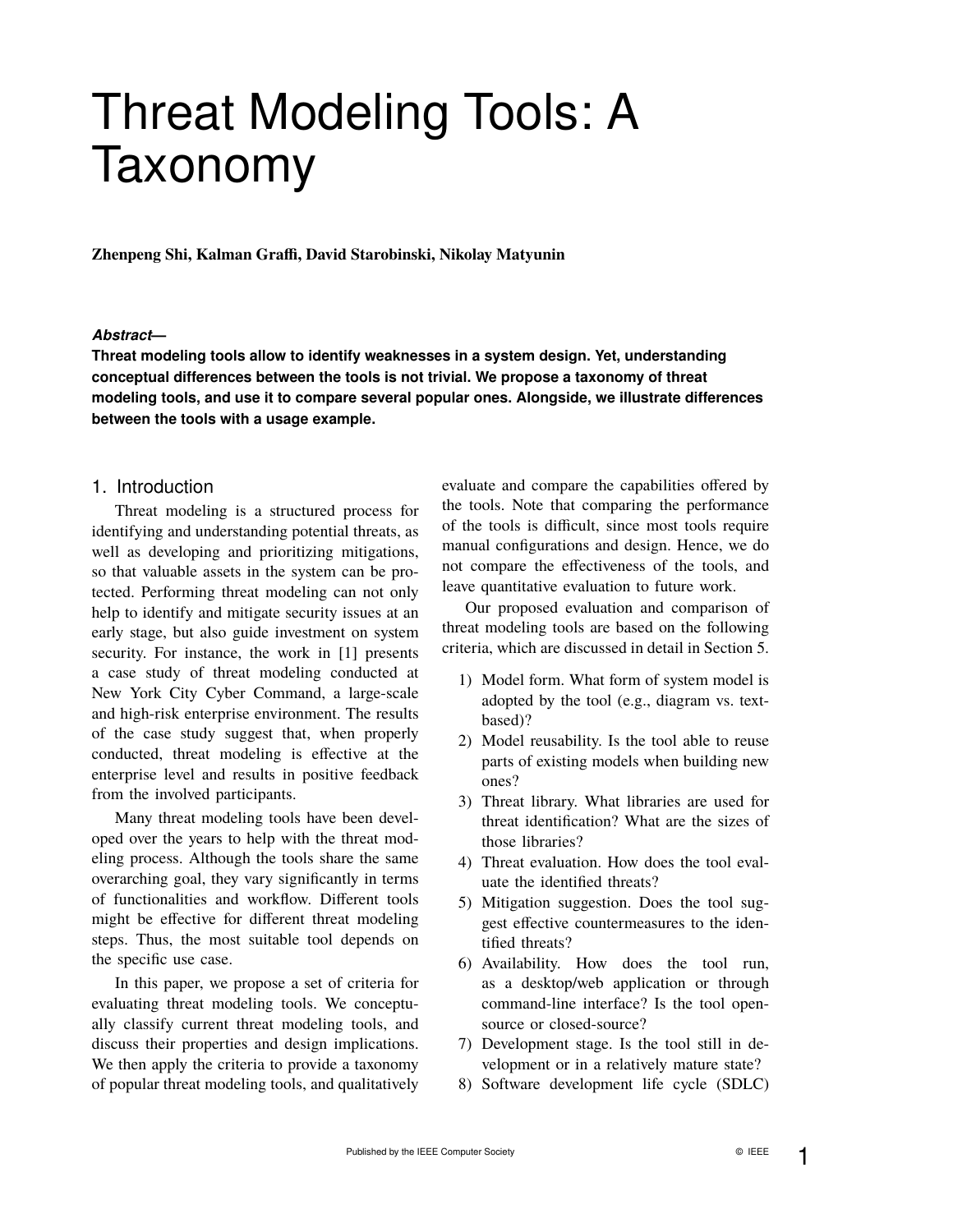integration. Does the tool offer integration with other development tools regularly used in SDLC (e.g., issue tracking systems)?

We envision that our proposed taxonomy of threat modeling tools will help academic researchers and security practitioners to find the tools most suited for their needs. In summary, our work has the following main contributions:

- 1) We propose a set of criteria for qualitative evaluation of threat modeling tools. The criteria cover different features and capabilities of the tools.
- 2) We use the criteria proposed in this paper to compare current threat modeling tools. The comparison results are summarized in a table to help understand the strengths and weaknesses of the different tools.
- 3) We perform threat modeling for an example use case to investigate in more detail three popular threat modeling tools (i.e., Microsoft Threat Modeling Tool, OWASP pytm, and IriusRisk community edition). We illustrate the workflow of the threat modeling process with each tool, and point out interesting findings.
- 4) We share insights from the evaluation and comparison of the threat modeling tools.

# 2. Background

In this section, we provide background on threat modeling, including detailing its main steps. Further, we describe popular methods and knowledge bases that help implement each step in practice.

Threat modeling is a structured process for identifying potential threats and developing mitigations, with the purpose of protecting valuable assets in a system. We define threat modeling as a process consisting of the following six steps:

(i) *Define* security requirements. Security requirements usually include a set of standards to meet and functionalities that are related to the security of the system. The requirements help determine what data assets in the system are the most important, and to what extent those data assets need protection from threats. A reference to help with this step includes the OWASP Top Ten<sup>1</sup>, which represents the most critical 10 types

of security risks to web applications. Such references provide developers with a quick and effective way to reason about fundamental security requirements that should be satisfied.

(ii) *Model* the system. The system model is a graph that represents system artifacts as nodes, which are grouped in trust zones, and data flows between the nodes as edges. This model can either be written in a text-based form following a certain syntax, or visualized in a diagram form, for example, a data flow diagram (DFD). A DFD is a common way to model system entities, events and boundaries of the system. It consists of four types of elements: processes, data flows, data stores, and external entities.

(iii) *Identify* potential threats based on the system model. Typical ways to implement this step include the STRIDE method and using threat knowledge bases. STRIDE is a widely adopted and mature method for threat identification. The word "STRIDE" represents six categories of threats: spoofing identity, tampering with data, repudiation, information disclosure, denial of service, and elevation of privilege. STRIDE analysis is performed from the defender's perspective based on DFDs. Additionally, STRIDE provides checklists to help identify threats that fall in each category [2].

Prominent knowledge bases include the Common Vulnerabilities and Exposures  $(CVE)^2$ , Common Weakness Enumeration  $(CWE)^3$ , and Common Attack Pattern Enumeration and Classification  $(CAPEC)^4$ , which can further help identify threats. The CVE lists publicly disclosed cybersecurity vulnerabilities, while the CWE lists software and hardware weakness types. A weakness can lead to a specific instance of a vulnerability within a product or system. The CAPEC enumerates common attack patterns that help understand how weaknesses can be exploited by adversaries.

(iv) *Evaluate* the identified threats based on multiple aspects, such as accessibility to attackers, attack complexity, privileges required, etc. In order to quantify the impact of threats, scoring systems are employed. Moreover, since the threats are typically inter-connected, attack trees

<sup>1</sup>https://owasp.org/www-project-top-ten/

<sup>2</sup>https://cve.mitre.org/

<sup>3</sup>https://cwe.mitre.org/

<sup>4</sup>https://capec.mitre.org/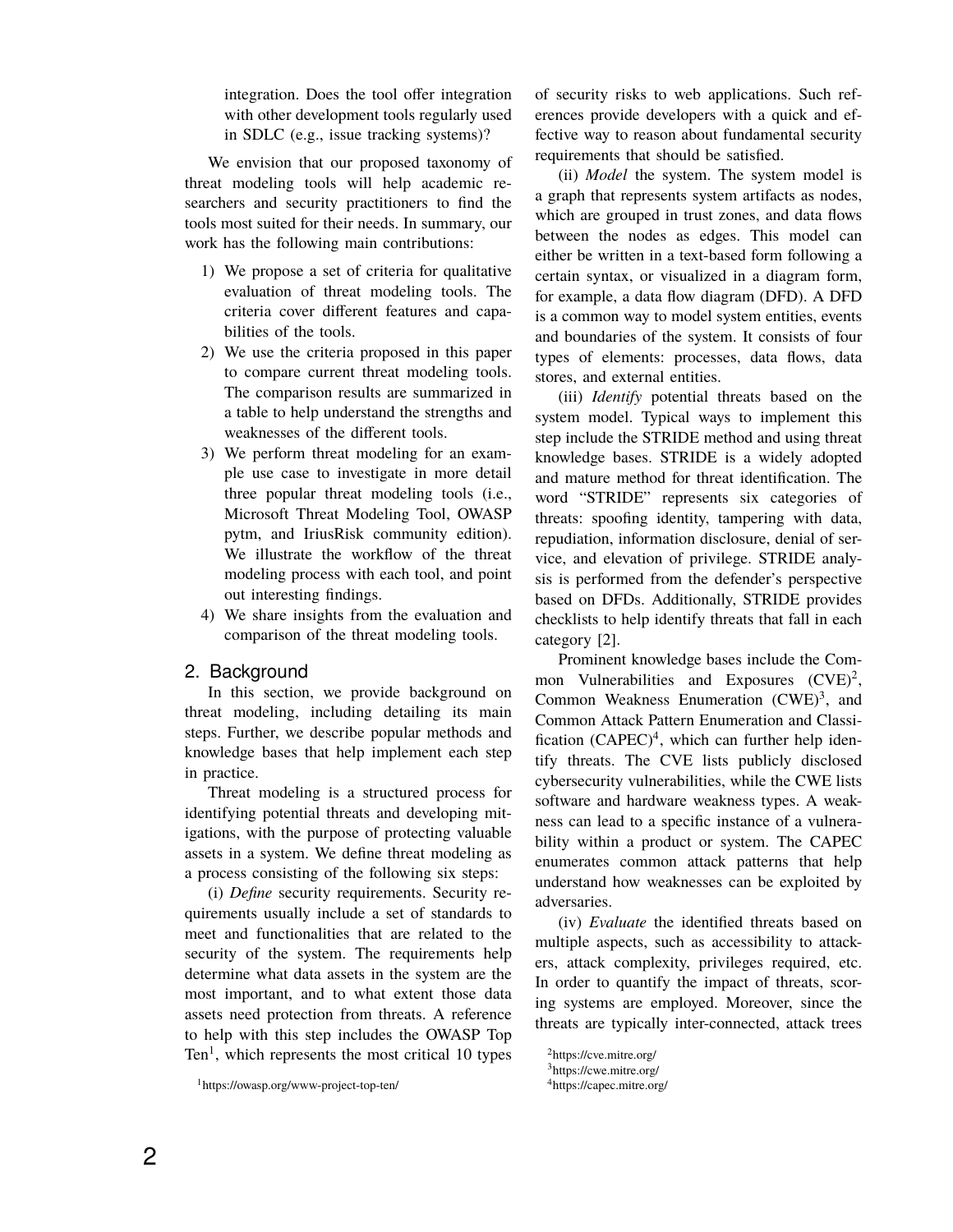and attack graphs can be used to capture the relationships between the different threats.

To assist with evaluation, the Common Vulnerability Scoring System (CVSS)<sup>5</sup> and Common Weakness Scoring System (CWSS)<sup>6</sup> are designed to provide numerical scores of known vulnerabilities or weaknesses. CVSS and CWSS divide the evaluation metrics into multiple groups, and compute a score based on the metric groups. The score computed by CVSS or CWSS indicates the severity of a vulnerability or weakness, respectively.

Attack trees are conceptual diagrams that represent attacks in a tree form, where the root node represents the attack goal, and leaves represent ways to achieve the goal [3]. Attack graphs are directed graphs, where each vertex denotes a state (e.g., indicating that a certain vulnerability has been exploited) and each edge represents a state transition [4]. Attack trees and attack graphs are widely used for network security evaluation.

(v) *Mitigate* the potential threats according to the security requirements. The most suitable mitigations vary with the specific threat and the system where it resides. Nonetheless, some general suggestions for threat mitigation can be found in knowledge bases such as CWE and CAPEC.

(vi) *Validate* that the threats are mitigated after applying mitigation techniques. The OWASP Application Security Verification Standard  $(ASVS)^7$ can help with this step by providing a basis for testing web application security controls.

Note that our definition of threat modeling steps is a variation of the five typical steps introduced by Microsoft on threat modeling [5]. Here, we introduced the additional "evaluate" step, to ensure that scarce security resources are allocated in a timely manner to the most important vulnerabilities.

The six steps defined in this section are to be iteratively applied during the SDLC. In some other definitions of threat modeling steps, the "define" step is omitted [6]. Since security requirements usually change over time, we argue that it is necessary to perform the "define" step each time to appropriately prioritize threats.

## 3. Overview of Threat Modeling Tools

Many threat modeling tools have been developed over the years. In this section, we give a taxonomy of current threat modeling tools. More detailed evaluation and comparison are presented in Section 5.

At the core of a threat modeling tool lies its library. The threat library lists a set of system artifacts to select from, threats associated to each artifact and mitigations associated to the threats. A system developer can design a system using the available artifacts either through a visual diagram drawing plane, or through text-based representation (e.g., in YAML format). The threat modeling tool then parses the system model and generates a threat report. Some tools further provide an integration of the weaknesses and their mitigations in a ticketing system. This allows tracking of the mitigations in the SDLC.

The tools can be categorized in several ways, for instance, non-commercial versus commercial, diagram-based versus text-based. Commercial tools are usually tailored for the needs of large companies (e.g., scalability and collaboration) but come at higher costs, while all the functionalities of non-commercial tools are available for free.

The non-commercial tools introduced in this section are entirely free to use without limitations on functionalities. All of them are open-source, except for the Microsoft Threat Modeling Tool.

Commercial tools emphasize usability, agile development, and collaboration. Almost all commercial tools are diagram-based. In the "model" step, commercial tools usually take measures to simplify the process of drawing the system diagram, for example, by providing questionnaires. Moreover, they typically maintain large threat libraries. Overall, commercial tools offer a rather complete solution for threat modeling, though their effectiveness remains to be compared with other tools.

#### 3.1. Diagram-based tools

Threat modeling with diagram-based tools is intuitive: the tools provide users with an easy-touse interface to draw system diagrams, and then apply rules from the library to detect potential threats. A report is then generated as a summary of threat modeling results.

<sup>5</sup>https://www.first.org/cvss/

 $6$ https://cwe.mitre.org/cwss/cwss\_v1.0.1.html

<sup>7</sup>https://owasp.org/www-project-application-securityverification-standard/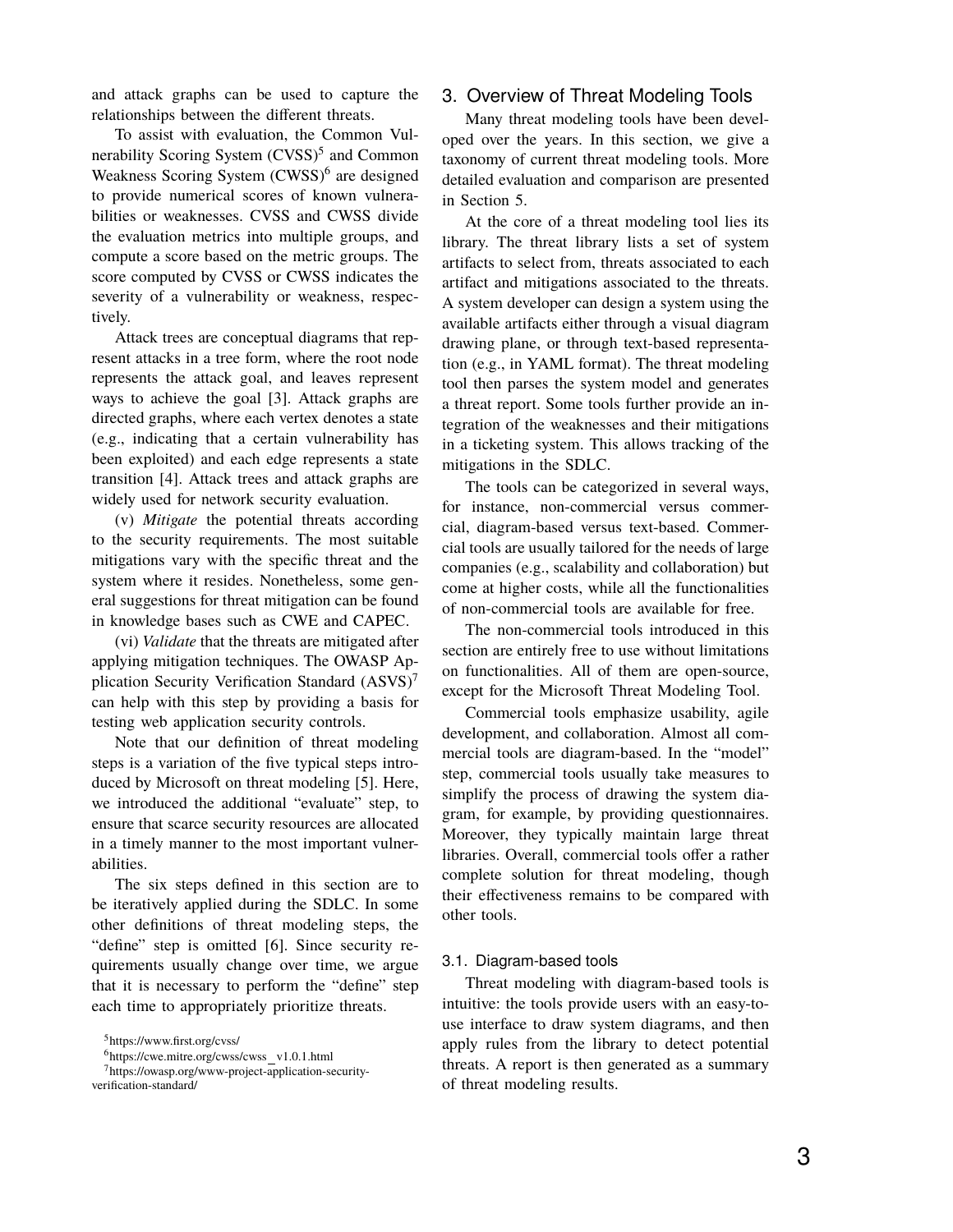**Microsoft Threat Modeling Tool.** The Microsoft Threat Modeling Tool (TMT) is a mature tool that has evolved over several years. For starters, it provides a default library (here called template). Once the model is built based on the template, the tool identifies threats by checking threat conditions in the template. Threats in the default template are categorized by STRIDE. The template can be customized to suit specific use cases. Elements in the diagram, threat types, and threat properties are all customizable. Threat properties include description, priority, and countermeasures. Users can also add communitycontributed templates or build their own ones from scratch.

**OWASP Threat Dragon.** OWASP Threat Dragon (TD) shares a similar workflow to TMT. It is designed as a relatively light-weight tool. Hence, its threat library (here called threat rule engine) is not as customizable as TMT. TD only suggests generic potential threats, while details of the threats are left for users to fill in. Its advantages include workflow integration with Github, and support for more threat categories (LIND-DUN and CIA) besides STRIDE.

**OVVL.** The Open Weakness and Vulnerability Modeler (OVVL) works as a web application. OVVL distinguishes itself from other diagrambased tools by identifying threats at both the design level and operation level [7]. At the design level, OVVL identifies STRIDE threats stored in its self-defined library (akin to TMT). At the operation level, OVVL can query the CVE knowledge base to find more specific vulnerabilities. This query is based on a description of system artifacts that follows a standard naming scheme.

**IriusRisk (commercial).** IriusRisk embeds the Draw.io diagram editor in its web application to enhance user experience when drawing the DFDs of a system. When initializing the diagram and adding new elements, questionnaires are provided to help users with configuration. Its threat library covers not only common knowledge bases like CVE and CWE, but also self-defined threats from typical enterprise use cases, such as AWS deployments. IriusRisk provides rather comprehensive threat evaluation, and offers priority and cost estimation of the suggested countermeasures.

**ThreatModeler (commercial).** The functionalities offered by ThreatModeler are similar to those of IriusRisk. However, in the "model" step, it applies so-called process flow diagrams (PFDs). Compared to the commonly used DFDs which model the system from a defender's perspective, PFDs aim to provide a visual decomposition of the system from an attacker's perspective.

**SecuriCAD (commercial).** SecuriCAD features AI-based predictive attack simulations. It includes a potential attacker in the diagram-based system model, and uses it to simulate possible ways ("attack paths") to compromise a system. By measuring the time-to-compromise, the critical attack paths to high-value assets can be found, and risk can be evaluated.

#### 3.2. Text-based tools

To build a model with text-based tools, users are required to express their model in a structured language, instead of drawing the system diagram directly.

**OWASP pytm.** OWASP pytm describes the system model in Python language. It requires users to create a Python object for each of the system components based on its pre-defined Python classes. The tool then generates a system diagram and identifies threats from the text-based model. Its threat library contains comprehensive information about each potential threat. To mention a few, the "condition" attribute for threat identification, the "likelihood" and "severity" attributes for simple evaluation, and the "mitigation" attribute suggesting countermeasures.

**Threagile.** Threagile is designed for agile threat modeling. The models in Threagile are represented in YAML format. This format is more concise and abstract than the Python representation used in OWASP pytm. Threagile evaluates threats in a more rigorous way: instead of providing pre-defined evaluation information from the threat library, it calculates two metrics based on the system model: relative attacker attractiveness and data loss probability.

#### 3.3. Other tools

A few other tools have been designed with slightly different purposes or expected outcomes. As a result, they do not strictly follow the six threat modeling steps defined in this paper.

**CAIRIS.** CAIRIS is a platform for specifying and modeling secure and usable systems. It takes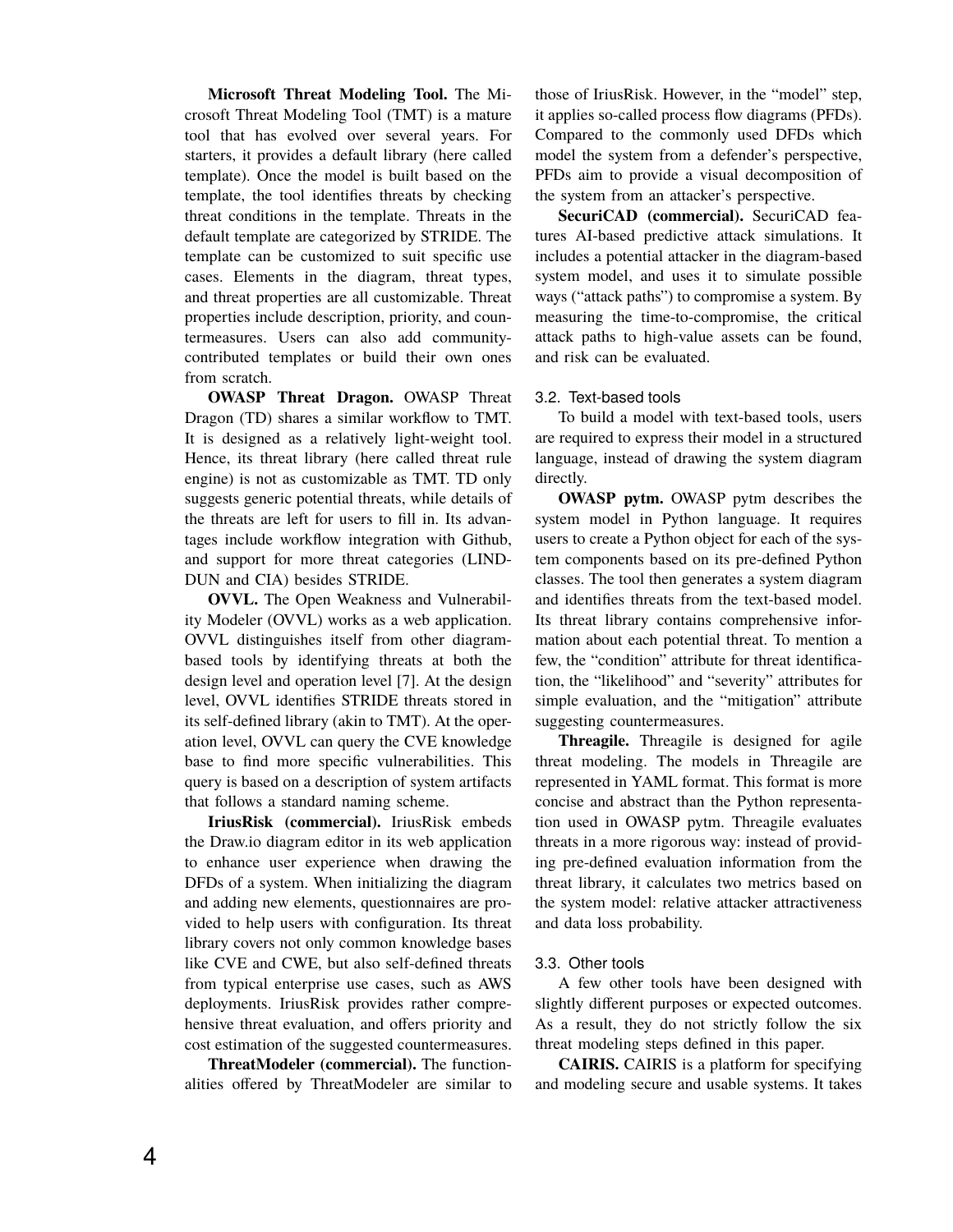information about different aspects of the system, including assets, roles, and tasks. Users can then use CAIRIS to manually model the system as DFDs, or as a top-down representation similar to attack trees, and perform risk analysis and response.

**Threatspec.** Threatspec performs threat modeling directly on the code. It requires that developers and security engineers write threat modeling annotations as comments inside their source code. It then generates DFDs and reports from the commented source code.

**SD Elements (commercial).** SD Elements does not require users to draw a system diagram. Instead, it gathers information about the system via a survey. It claims to identify threats at a faster rate than traditional threat modeling processes.

**Kenna (commercial).** Kenna emphasizes data-driven threat modeling. It uses data science techniques, such as natural language processing and predictive modeling, to assess, prioritize, and predict risks. It introduces its own risk score engine for quantitative threat evaluation.

**Tutamen Threat Model Automator (commercial).** The Tutamen Threat Model Automater leverages existing project design diagrams instead of letting users create separate DFDs. Users enter metadata as values into each of the diagram elements to describe the threat model.

# 4. Tools Usage Example

In this section, we investigate three representative threat modeling tools through an example application. The selected tools include the community edition of a commercial tool (IriusRisk), a non-commercial diagram-based tool (TMT) and a non-commercial text-based tool (OWASP pytm). We model the example application with the selected tools, compare the results, and discuss our experience in using the tools. The main purpose of this section is to show how the tools are actually used for threat modeling, and how the selected tools differ.

The example application is one provided by OWASP pytm. The DFD of the application is shown in Fig. 1. The application is a simple web application, where a user logs into the application and posts comments on the app. The app server uses the real identity database to verify the user's identity, stores the comments into the

SQL database, and shows the comments back to the user when requested. In the meantime, a separate AWS Lambda service periodically cleans the database.

We next model this application with TMT and the IriusRisk community edition. When modeling the application with TMT, we use the default template. Both TMT and IriusRisk use a diagrambased model. When drawing the diagram with the tools, users can select from pre-defined system components. Fig. 2 and Fig. 3 show the interface of drawing system diagrams using TMT and IriusRisk, respectively.

When building the model in OWASP pytm, a user needs to create a Python object for each system component, then set the component attributes (or leave them as default values). For example, the Python code used for defining the SQL database in Figure 1 is as follows:

```
db = Datastore("SQL Database")
2 \text{ db.OS} = "CentOS"db.isHardened = False
4 db.inBoundary = server_db
5 db.isSQL = True
6 db.inScope = True
 7 db.maxClassification = Classification.
      RESTRICTED
```
All three tools generate reports of threat modeling results. We compare next these reports and notice the following differences (a more complete evaluation of the three tools is provided in Section 5, and here we only list additional findings from our usage example):

- 1) *Duplicate threats.* Each tool lists the same threat, if it occurs for different components. For example, OWASP pytm identifies the "privilege abuse" threat for both the web server and the real identity database. This is because the tools iterate through each component and check threat conditions in its library. In other words, each component is examined independently when identifying threats.
- 2) *Threat identification.* Data flow diagrams consist of processes, data stores, data flow, and external entities. TMT finds threats by checking the data flows, while IriusRisk mainly reasons about the other three types of components. In comparison, OWASP pytm examines all components in the diagram.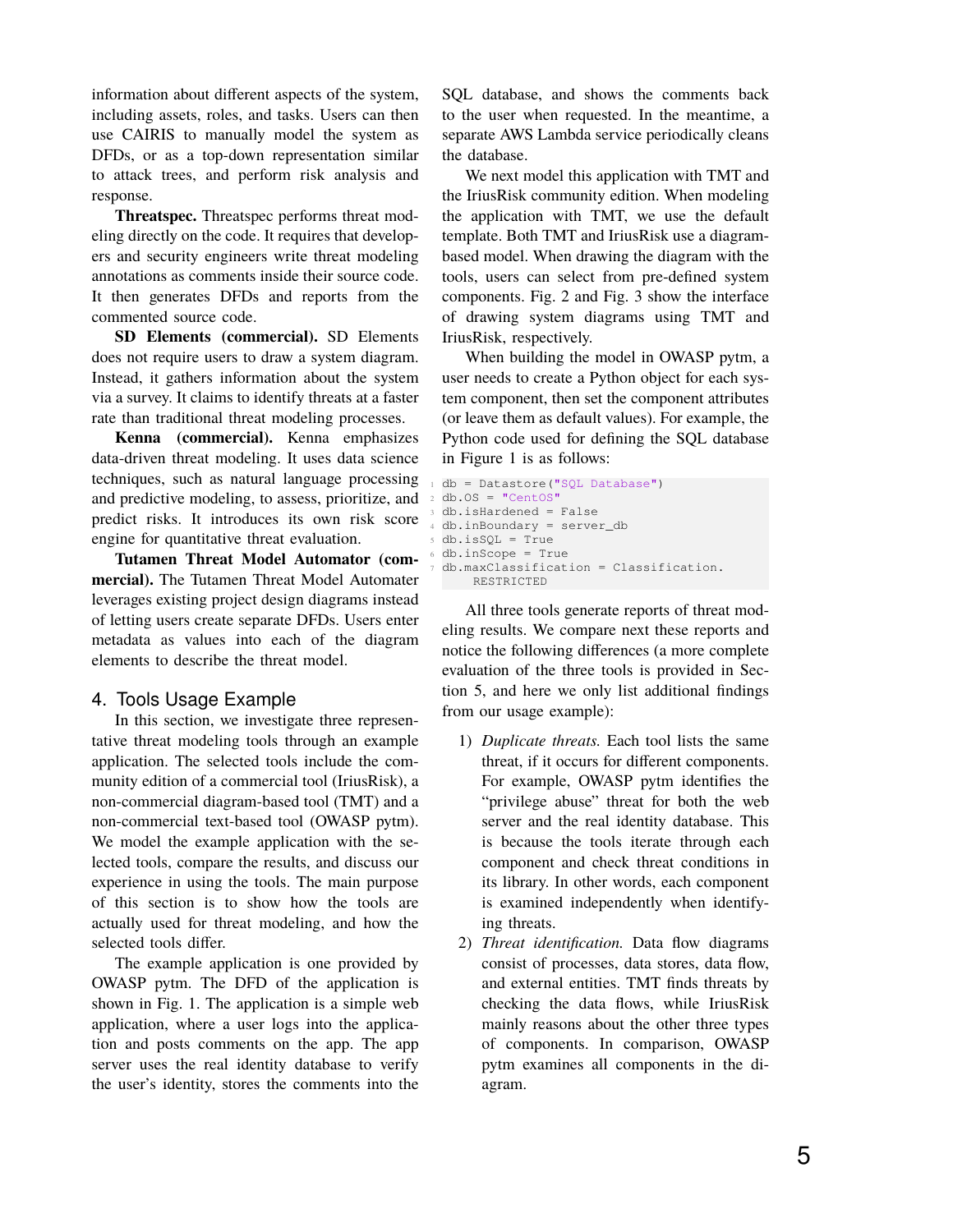

**Figure 1.** The example application modeled with threat modeling tools.

- 3) *Threat information provided to users.* With its default template, TMT provides the least information about the identified threats: no mitigations are suggested, and priority of threats are left for users to set. OWASP pytm offers basic threat evaluation and mitigation based on its threat library. IriusRisk provides further information (e.g., costs of countermeasures).
- 4) *Tracking threat status.* OWASP pytm lacks the functionality of tracking threats. TMT allows users to select the state of each threat from "not started", "needs investigation", "not applicable", and "mitigated". IriusRisk has a relatively more complete tracking system, and can also utilize external issue trackers such as Jira.

We find that IriusRisk provides a more complete support for the threat modeling process. In comparison, TMT and OWASP pytm fall short of certain capabilities. We also noted subtle differences in the ways used by the tools to identify threats. Regarding user experience, we find that the two diagram-based tools are more intuitive to use, and have more pre-defined types of system components. The questionnaires and abundant choice of pre-defined components provided by IriusRisk also make it easier to build the system model.

# 5. Evaluation of Threat Modeling Tools

In this section, we compare six threat modeling tools under a certain set of criteria. We mainly focus on freely available tools, since we could independently verify their capabilities. The selected tools are: Microsoft Threat Modeling Tool (TMT), OWASP Threat Dragon (TD), OVVL, OWASP pytm, Threagile, and IriusRisk. Among these tools, TMT, TD, and OVVL are noncommercial diagram-based tools, OWASP pytm and Threagile are non-commercial text-based tools, and IriusRisk is a commercial diagrambased tool. We evaluate the tools based on the criteria introduced in Section 1, and summarize the results in a table.

Note that TMT offers one default template (threat library), and two additional templates for threat modeling of Azure and medical devices, but we only evaluated the default one, since it is suitable for general use. Regarding IriusRisk, we choose the community edition for our comparison. This version can be used for free but has limited functionalities.

We stress that quantitative comparison of the performance of the threat modeling tools is difficult, because the tools require manual configuration and support customization (e.g., customizing rules for threat identification). Thus, users can greatly influence the results provided by each tool. As a result, we compare the tools qualitatively using the *default library and threat rules* provided by each tool. In other words, we only evaluate the capabilities offered by the tools, instead of their effectiveness. Still, the comparison is based on objective metrics.

We note that the recent work in [8] compares the TMT and TD tools. Our work differs in that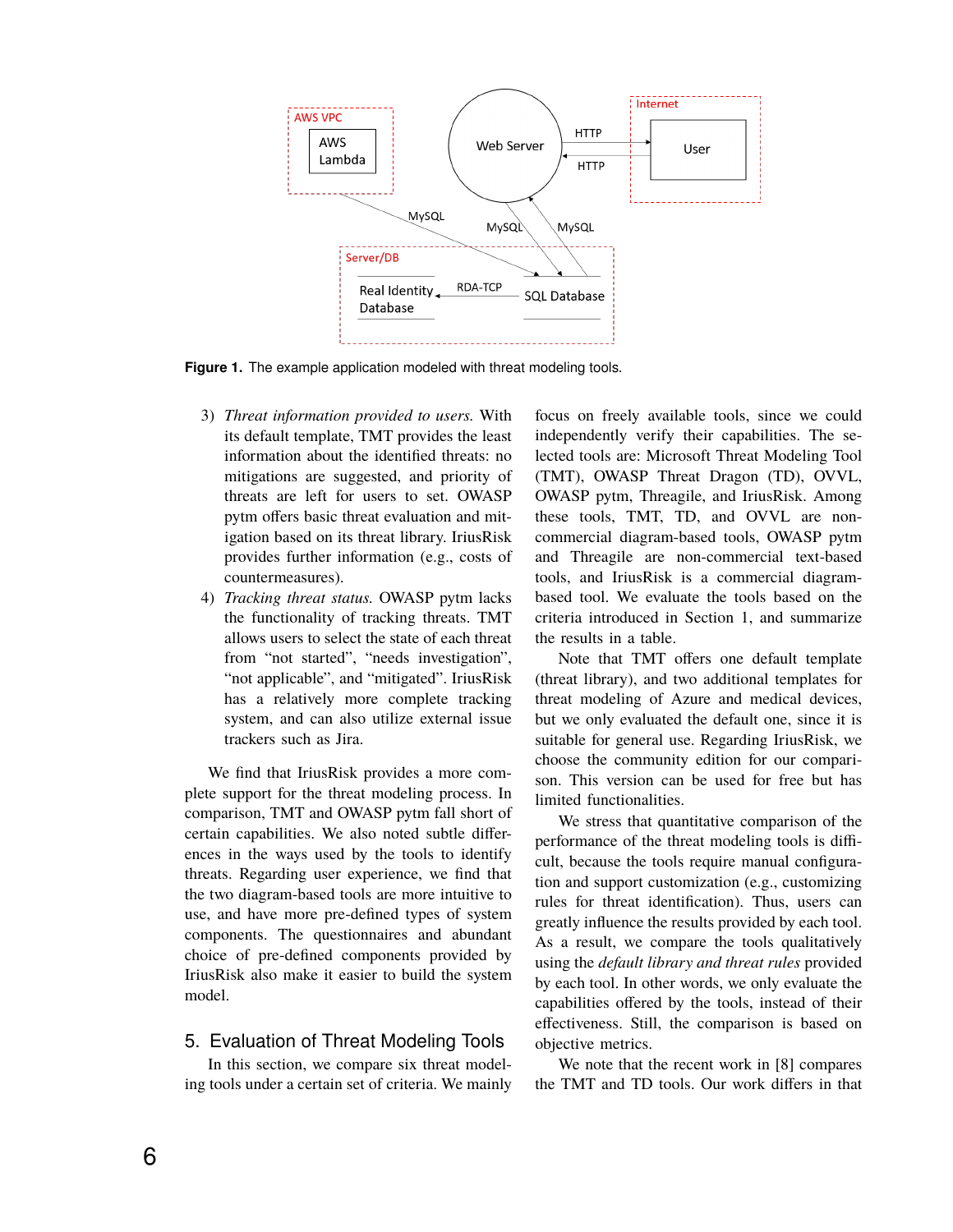

**Figure 2.** System diagrams drawn with the Microsoft Threat Modeling Tool.

we evaluate more tools, including commercial tools and text-based tools. Further, the evaluation in [8] is primarily based on user experience with the tools, while our evaluation is based on objective criteria regarding the tools' capabilities.

#### 5.1. Evaluation criteria justification

In this subsection, we introduce our evaluation criteria, and explain their rationale.

There exists significant literature on evaluation criteria for software. Some work proposes criteria for general software [9], while others focus on specific types of software, such as commercial software [10], [11] and free/opensource software [12], [13]. Common concerns include functionality, usability, sustainability, and maintainability. In [14], common threat modeling methods are also evaluated and compared, which provides insights into requirements for threat modeling tools.

Note that some software evaluation criteria are subjective. For example, users might think web applications have better usability, or prefer command-line tools. Here, we only select criteria that can be evaluated objectively, such as whether a tool is available as a web application or through a command-line interface. Our evaluation can serve as a reference, while the final choice of a tool depends on the needs and preferences of users.

Our proposed criteria fall into two groups: (i) model form, model reusability, threat library and threat evaluation; (ii) availability, development stage and SDLC integration. The first group examines the functionality of the tools for threat modeling; the second evaluates other important aspects of the tools as a software. Evaluating functionality helps characterize the capability of a tool to assist with the threat modeling process. Other important aspects of a tool include its form (e.g., open-source or commercial), whether it is regularly maintained, and how well the tool fits into SDLC [9], [12], [13].

**Model form.** While a diagram-based model is often more intuitive to build and understand, a text-based model has several advantages, including: (i) performing version control of the model with common tools such as Git; (ii) enabling for-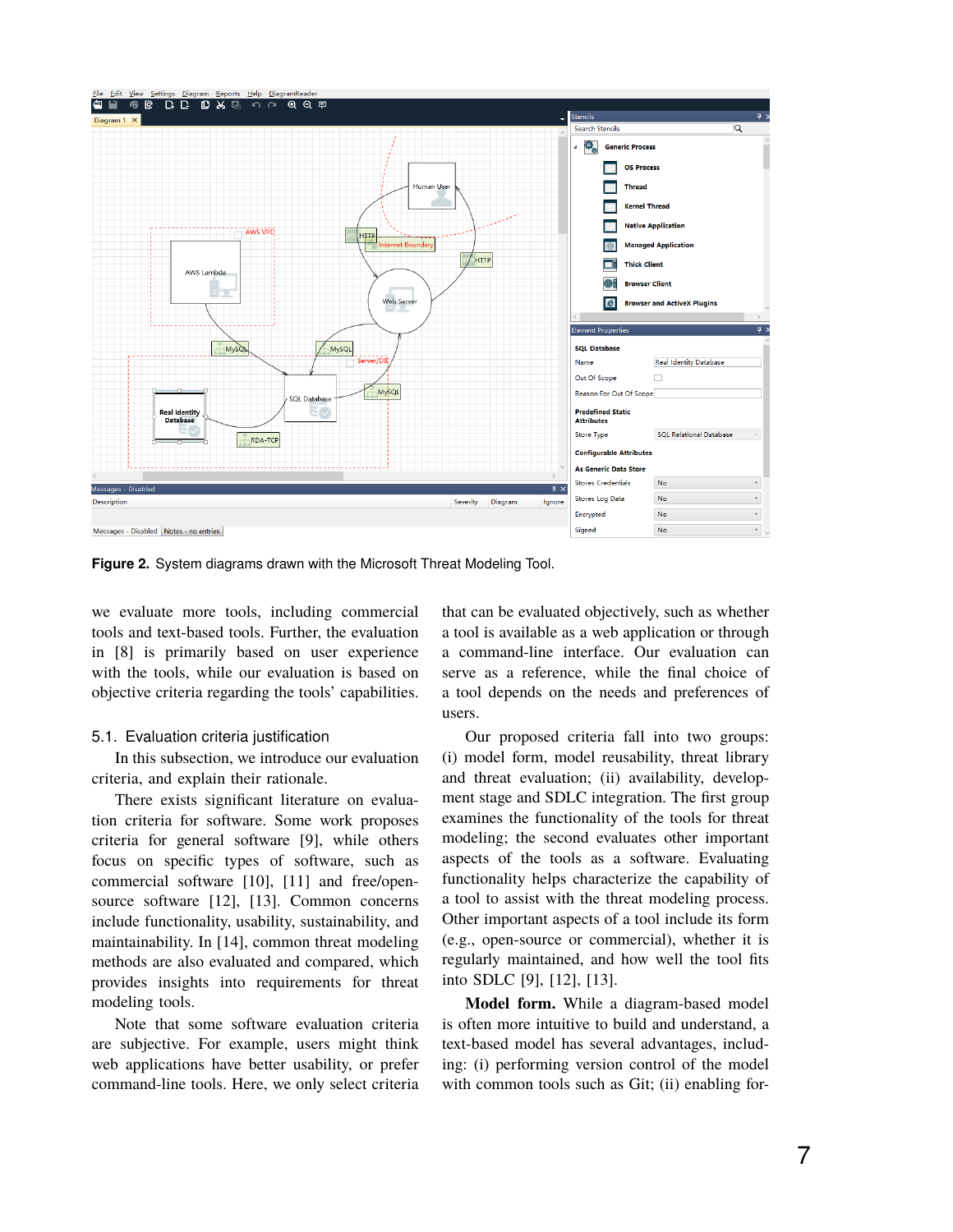

**Figure 3.** System diagrams drawn with the IriusRisk community edition.

mal and rigorous analysis; (iii) generating different forms of diagrams from the text-based model, for instance, DFDs and sequence diagrams.

**Model reusability.** Light-weight tools might work well for simple and small systems, but fall short of handling models of workflow at large companies. Some tools strive for model reusability, making it easier to scale the model. For example, allowing users to define a nested system component that can be reused, or allowing to import or export part of a diagram that can be used by other models.

**Threat library.** Threat modeling tools identify threats by following associations of system components to threats in their libraries. As a result, the threat library used by a tool determines the types and numbers of threats that can be found. In general, most of the tools allow extending the basic library, with commercial tools often providing a much larger and sophisticated threat library.

**Threat evaluation.** Some threats are more severe or urgent than others. By evaluating threats, a tool can help users make decisions on how to judiciously allocate security resources. The evaluation of a threat can be static or dynamic, where static evaluation shows pre-defined information in the threat library, and dynamic evaluation involves metric calculation based on the system model.

**Mitigation suggestion.** Suggestions for threat mitigation are valuable information when users decide to handle a threat. Common threat knowledge bases such as CWE usually include simple countermeasures to corresponding threats, making it easier for tools to propose mitigations. Some, but not all threat libraries of the considered tools link this mitigation information to threats in their libraries.

**Availability.** This criterion covers three subcriteria: (i) how can users run the tool; (ii) on which platform the tool is available; (iii) whether the tool is open-source. Sub-criteria (i) and (ii) are related to the usability of the tool, while (iii) influences sustainability and maintainability [9]. Threat modeling tools can run as desktop or web applications, or through a command-line interface (CLI). Tools that run as desktop or web applications are usually more intuitive to use, while tools providing only command-line interface might be more efficient for experienced users and consume fewer resources. Some tools only work on specific platforms, which may cause problems to users on other platforms. Open-source tools are accessible to everyone for free, and tend to have a community that continually maintains the tools. Moreover, experienced users can extend these tools to suit their own needs. On the other hand, the adoption of commercial tools can be costly.

**Development stage.** It is important to consider whether a tool has long-term support and evolves over time [12]. Recent updates of a tool can indicate such information. Moreover, the maturity of the tool is reflected by its development stage. Some tools were released several years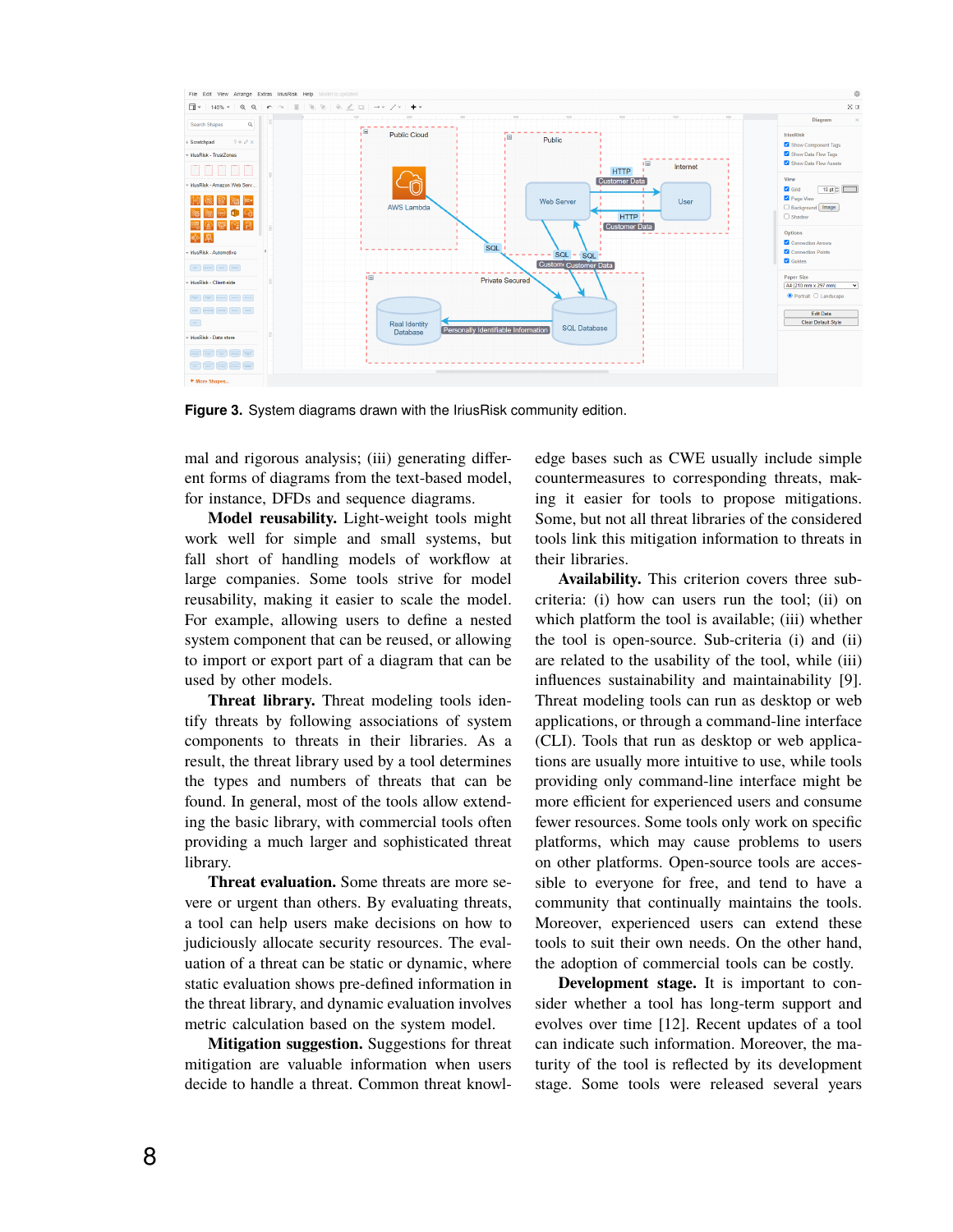ago, and have become relatively mature in terms of functionalities. In comparison, some newly released tools are still in development, with more feature updates planned in the future.

**SDLC integration.** Threat modeling tools are typically used in the SDLC in conjunction with other development software. During the SDLC, threat modeling needs to be performed repeatedly when new changes are made to the software. As a result, tools are required to be interoperable with other software [9]. SDLC integration is not only an important concern for threat modeling methods [14], but also for the tools themselves. Providing integration with tools in SDLC, such as issue tracking systems, can reduce manual work and make a tool easier to use.

#### 5.2. Evaluation of the tools

In this subsection, we compare the selected tools based on our proposed criteria.

**Model form.** Most tools, including TMT, TD, OVVL and IriusRisk, model the system in a diagram form, which makes it easier for nonexperts to build and understand models. However, a large diagram might be difficult to maintain. As an alternative approach, OWASP pytm and Threagile model the system in a text form following a specific syntax, which is more suitable for formal analysis and deliberate extensions using text-processing scripts, as both the system model and the threat library are available in structured text formats.

**Model reusability.** With TMT, TD and OVVL, system models are usually built from scratch, and the diagrams for each system are stored in individual files, which makes it difficult to reuse parts of the existing diagrams when building new models. OWASP pytm and Threagile, too, lack built-in support for reusing system modules. Nonetheless, since system components are all defined in text forms, it is easier to reuse modules of an existing model with these two textbased tools. For example, in OWASP pytm, users can import existing system modules from other files as Python objects. IriusRisk allows users to import and export parts of system diagrams as reusable modules and supports nested components, so that users can easily rearrange the diagram and define reusable modules.

**Threat library.** TD only suggests generic

threats following the STRIDE/LINDDUN/CIA category, without indicating any specific threat. The default threat library of TMT includes about 50 pre-defined common threats categorized by STRIDE. We have not found the sources of those threats, so the pre-defined threats were presumably proposed by the developers of TMT. OVVL includes about 30 self-defined threats in its library according to the STRIDE category. It also supports importing the CVE list. Hence, more specific vulnerabilities can be identified based on the description of system components. Threagile covers about 40 threats from CWE, and OWASP pytm covers about 100 threats from CAPEC, CWE, and CVE. Threagile also indicates the STRIDE category of each threat. Among the selected tools, IriusRisk has the largest threat library (over 200), which contains not only threats in CVE, CWE, and CAPEC, but also many selfdefined threats that are related to security standards and use cases, such as potential threats related to AWS.

**Threat evaluation.** With TMT and TD, threats are evaluated manually by letting users set the priority or severity of an identified threat. OVVL evaluates threats in two ways: self-defined STRIDE threats are evaluated by users manually, while threats from the CVE are presented with pre-defined CVSS scores. OWASP pytm contains pre-defined information about the likelihood of attack and threat severity in its library. Threagile not only has a pre-defined evaluation of each threat, but also calculates metrics based on the specific system model. IriusRisk evaluates identified threats and provides information including confidentiality, integrity, availability, and ease of exploitation. The threat evaluation is based on information stored in its threat library and on an optional set of priorities and criticality provided by the user.

**Mitigation suggestion.** TMT, TD and OVVL do not suggest possible countermeasures for mitigating the threats. OWASP pytm, Threagile, and IriusRisk provide users with simple countermeasures to the identified threats. IriusRisk also shows general guidelines to implement the mitigations and estimated costs of the countermeasures.

**Availability.** TMT is only available as a desktop application on Windows, while other tools are all cross-platform. TMT works locally as a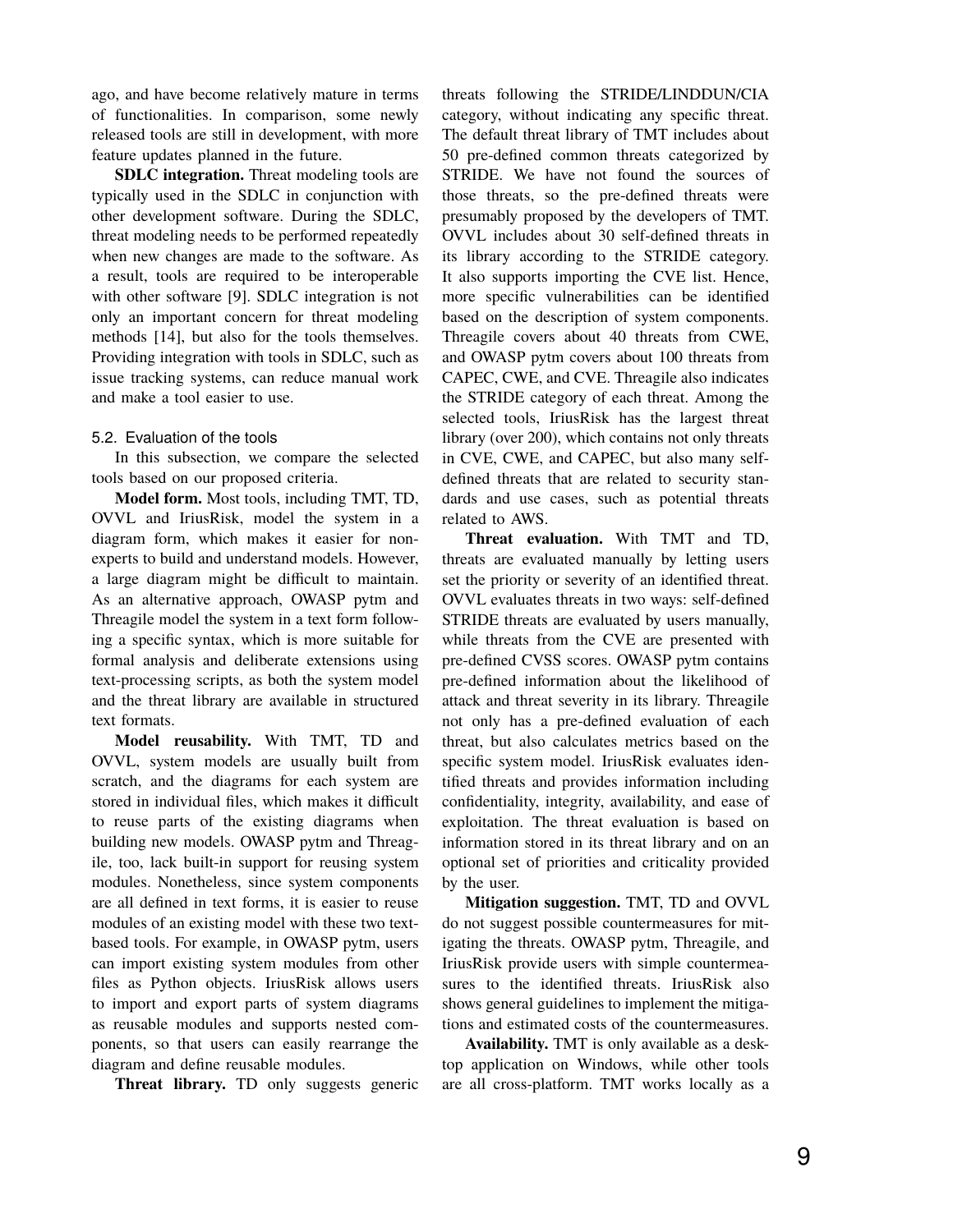desktop application, IriusRisk and OVVL work as web applications, while TD can work in both ways. OWASP pytm and Threagile run through a command-line interface, while Threagile can also run as a server with REST API.

IriusRisk is the only commercial tool among the six tools considered here. Although the community edition of IriusRisk is available for free, its functionalities are limited and not suitable for real-world enterprise use. In comparison, TD, OVVL, OWASP pytm, Threagile are all opensource, whereas TMT is free to use but not opensource.

**Development stage.** TMT was initially released in 2014, and IriusRisk was initially released in 2015. Both TMT and IriusRisk have been continuously updated since then, and currently offer relatively stable functionalities. TD, OVVL, OWASP pytm, and Threagile are still in development. Their initial releases are relatively new, and more feature updates are planned in the future. We note that TD and OWASP pytm have been updated regularly.

**SDLC integration.** IriusRisk has integration with issue tracking systems like Jira, and testing frameworks like JUnit and Cucumber. TD supports opening models from a GitHub repository, and has scripts for integration with other tools such as Jira. OVVL offers integration with the Zoho BugTracker and interfaces to a few vulnerability scanners (e.g., Nessus). Threagile supports executing user-defined jobs (e.g., generating diagrams and reports) once the threat model file is changed on Github. It also provides editing support in various IDEs and YAML editors.

#### 5.3. Summary

The evaluation results of the selected threat modeling tools in this section are summarized in Table 1. Note that the entire CVE knowledge base can be imported into OVVL as a threat library, which results in a very large library size. However, the resultant size is not directly comparable to that of other tools, since CVE entries are related to specific products or systems, while the pre-defined threats in other tools are more general. Note also that the default threat library of TMT does not suggest mitigations, but users are able to customize this library to include such kind of information.

From the comparison results, we note that commercial tools typically have more complete functionalities, though their commercial editions with all the features unlocked come at a higher cost. While non-commercial tools can be used for simple threat modeling, they might fall short of certain aspects when used by large companies or organizations, e.g., model reusability, threat library size, or SDLC integration.

TD, OVVL, OWASP pytm, and Threagile are all open-source and relatively new. Compared with closed-source tools, they are easier to extend. However, they tend to be in a relatively premature state, with certain functionalities planned but not yet implemented.

Most threat modeling tools leverage common threat knowledge bases, such as CWE. The knowledge bases used by OWASP pytm, Threagile, and IriusRisk not only enlarge the threat libraries, but also provide basic information about threat evaluation and mitigation, which can be valuable to users.

Current tools typically adopt simple solutions for threat evaluation and mitigation. Some tools let users perform these steps manually, and some provide pre-defined information from their threat libraries. However, threats in a real-world system are typically inter-related. Hence, the severity and expected loss of a threat depend on the specificity of a system. Research on threat modeling has proposed rigorous approaches for threat evaluation and mitigation prioritization, e.g., based on attack graphs [4], [15], but current tools have not adopted these approaches yet.

Our evaluation suggests that some tools lack certain capabilities. For example, TMT does not offer SDLC integration. However, missing a few capabilities does not necessarily mean a tool is useless. The most suitable threat modeling tool depends on users' needs, preferences, and budget. For users with a large budget, IriusRisk seems a good option. For a user that prefers a relatively mature and intuitive tool, TMT is appropriate. If integration with other tools in SDLC is important, TD and OVVL might be worth considering. Last, tools that adopt a text-based system model provide unique advantages in terms of reusability and automation (scripting).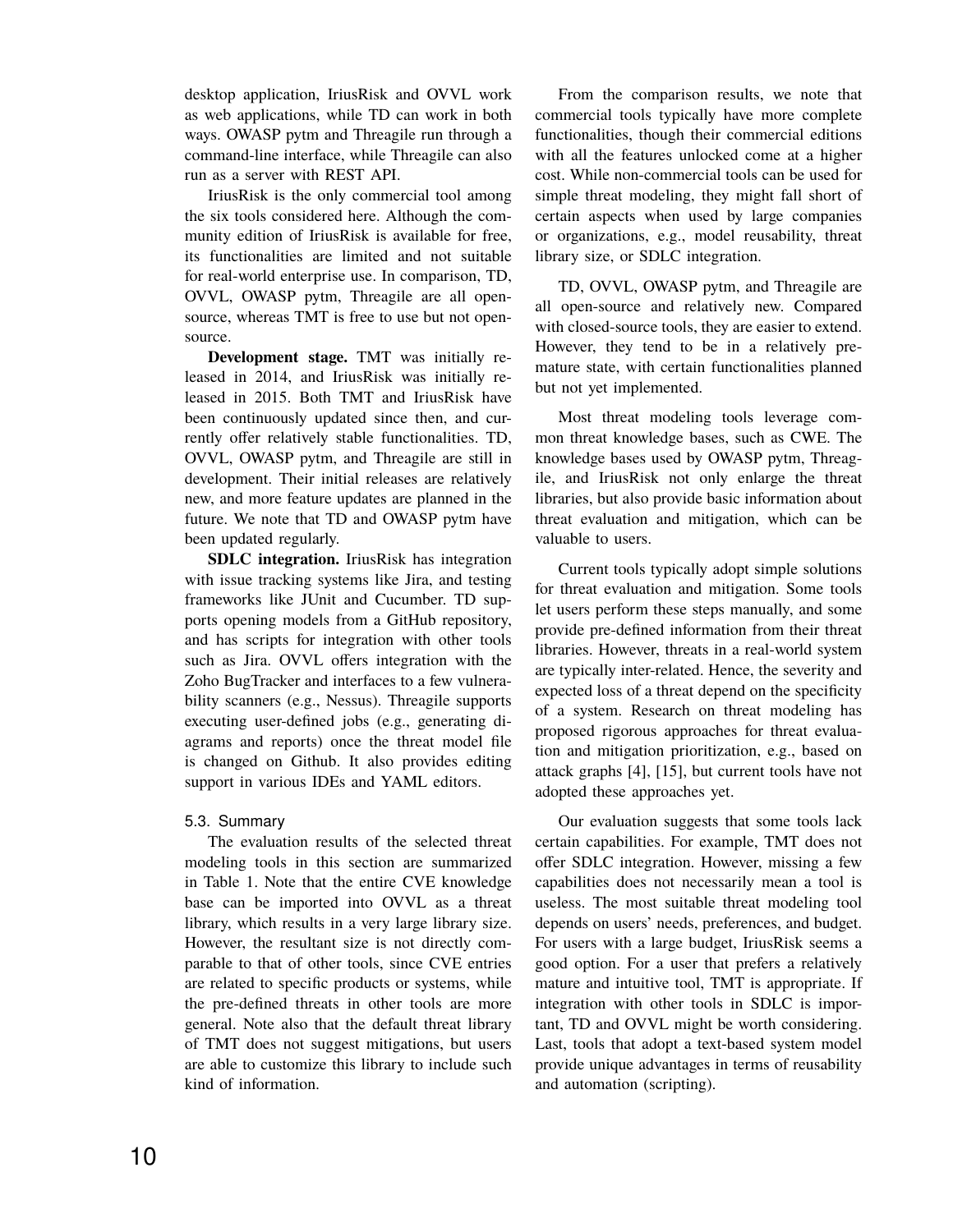| Criterion                  |                              | <b>TMT</b>                         | <b>OWASP TD</b>                                 | <b>OVVL</b>                                                 | <b>OWASP</b><br>pytm            | Threagile                             | <b>IriusRisk</b><br>community<br>edition               |
|----------------------------|------------------------------|------------------------------------|-------------------------------------------------|-------------------------------------------------------------|---------------------------------|---------------------------------------|--------------------------------------------------------|
| Availability               | Usage                        | desktop app                        | desktop<br>web app                              | web app                                                     | <b>CLI</b>                      | CLI / server                          | web app                                                |
|                            | Cross-<br>platform           | X                                  | ✓                                               | ✓                                                           | ✓                               | ✓                                     | ✓                                                      |
|                            | Open-source                  | X                                  | ✓                                               | ✓                                                           | ✓                               | ✓                                     | x                                                      |
| Model form                 |                              | diagram                            | diagram                                         | diagram                                                     | text-based<br>(Python)          | text-based<br>(YAML)                  | diagram                                                |
| Model<br>reusability       | Nested com-<br>ponents       | $\overline{\mathbf{x}}$            | $\overline{\mathbf{x}}$                         | $\overline{\mathsf{x}}$                                     | $\overline{\mathsf{x}}$         | $\overline{\mathsf{x}}$               | $\overline{\checkmark}$                                |
|                            | Module im-<br>port / export  | Х                                  | Х                                               | Х                                                           | Х                               | Х                                     | ✓                                                      |
| Threat library             | Source                       | self-defined<br>(STRIDE)           | self-defined<br>(STRIDE,<br>LINDDUN,<br>$CIA$ ) | self-defined<br>(STRIDE),<br><b>CVE</b>                     | CAPEC,<br>CVE, CWE              | CWE                                   | CAPEC,<br>CVE, CWE,<br>self-defined                    |
|                            | Size                         | $\sim 50$                          | specific<br>no<br>threats                       | $\sim$ 30 self-<br>defined, and<br><b>CVE</b> list          | $\sim$ 100                      | $\sim$ 40                             | > 200                                                  |
| Threat evalu-<br>ation     |                              | manual<br>$\alpha$<br>pre-defined  | manual                                          | manual<br><sub>or</sub><br>pre-defined                      | pre-defined                     | pre-defined,<br>calculation-<br>based | provided,<br>the<br><b>but</b><br>mechanism<br>unclear |
| Mitigation<br>suggestion   |                              | library-<br>dependent <sup>1</sup> | $\overline{\mathsf{x}}$                         | $\overline{\mathbf{x}}$                                     | $\overline{\checkmark}$         | $\overline{\checkmark}$               | ✓                                                      |
| Development                | <b>Initial</b>               | 2014<br>(TMT)                      | 2020<br>Feb                                     | 2019<br>Jul                                                 | 2019<br>Dec                     | 2020<br>Aug                           | 2015 (v1.0)                                            |
| stage                      | release<br>Recent<br>release | 2014)<br>2020<br>Jul<br>(v7.3)     | (v1.0)<br>2021<br>Aug<br>(v1.5)                 | (v1.0)<br>2019<br>Jul<br>(v1.0)                             | (v1.0)<br>2021<br>Apr<br>(v1.2) | (v1.0)<br>2020<br>Aug<br>(v1.0)       | 2021<br>Sep<br>(v3.14)                                 |
| <b>SDLC</b><br>integration |                              | $\overline{\mathbf{x}}$            | Github,<br>issue<br>trackers                    | issue<br>track-<br>vulner-<br>ers.<br>ability scan-<br>ners | x                               | Github, IDE<br>editing sup-<br>port   | issue<br>trackers.<br>testing<br>frameworks            |

**Table 1. Comparison of six threat modeling tools: Microsoft Threat Modeling Tool (TMT), OWASP Threat Dragon (TD), OVVL, OWASP pytm, Threagile, and IriusRisk community edition.**

<sup>1</sup> Mitigation suggestion in TMT depends on its threat library, which can be customized by users.

#### 6. Conclusion

This work provided a taxonomy of threat modeling tools. We categorized common threat modeling tools, and highlighted their differences, including through an example case. In order to evaluate threat modeling tools in a standardized manner, we introduced several criteria relevant to the threat modeling process. We further compared six representative tools following these criteria, and summarized the results in a table. We expect that this taxonomy will be useful to researchers and practitioners when selecting a threat modeling tool.

An issue identified by our taxonomy is the relative immaturity of open-source threat modeling tools. Extending functionalities of these tools would be highly valuable for the community, as only open-source tools can properly be scrutinized and vetted. We also noted that current tools adopt relatively simple approaches for evaluating threats and prioritizing mitigations, which leaves room for improvement. Another important area left for future work is the development of standardized benchmarks, which could assist in performing quantitative evaluation of different threat modeling tools.

#### Acknowledgement

This work was supported in part by a Honda Research Institute and BU Hariri Institute Research Incubation Award (2020-06-006).

# **REFERENCES**

- 1. R. Stevens, D. Votipka, E. M. Redmiles, C. Ahern, P. Sweeney, and M. L. Mazurek, "The battle for new york: a case study of applied digital threat modeling at the enterprise level," in *27th USENIX Security Symposium (USENIX Security 18)*, 2018, pp. 621–637.
- 2. R. Scandariato, K. Wuyts, and W. Joosen, "A descriptive study of Microsoft's threat modeling technique," *Re-*